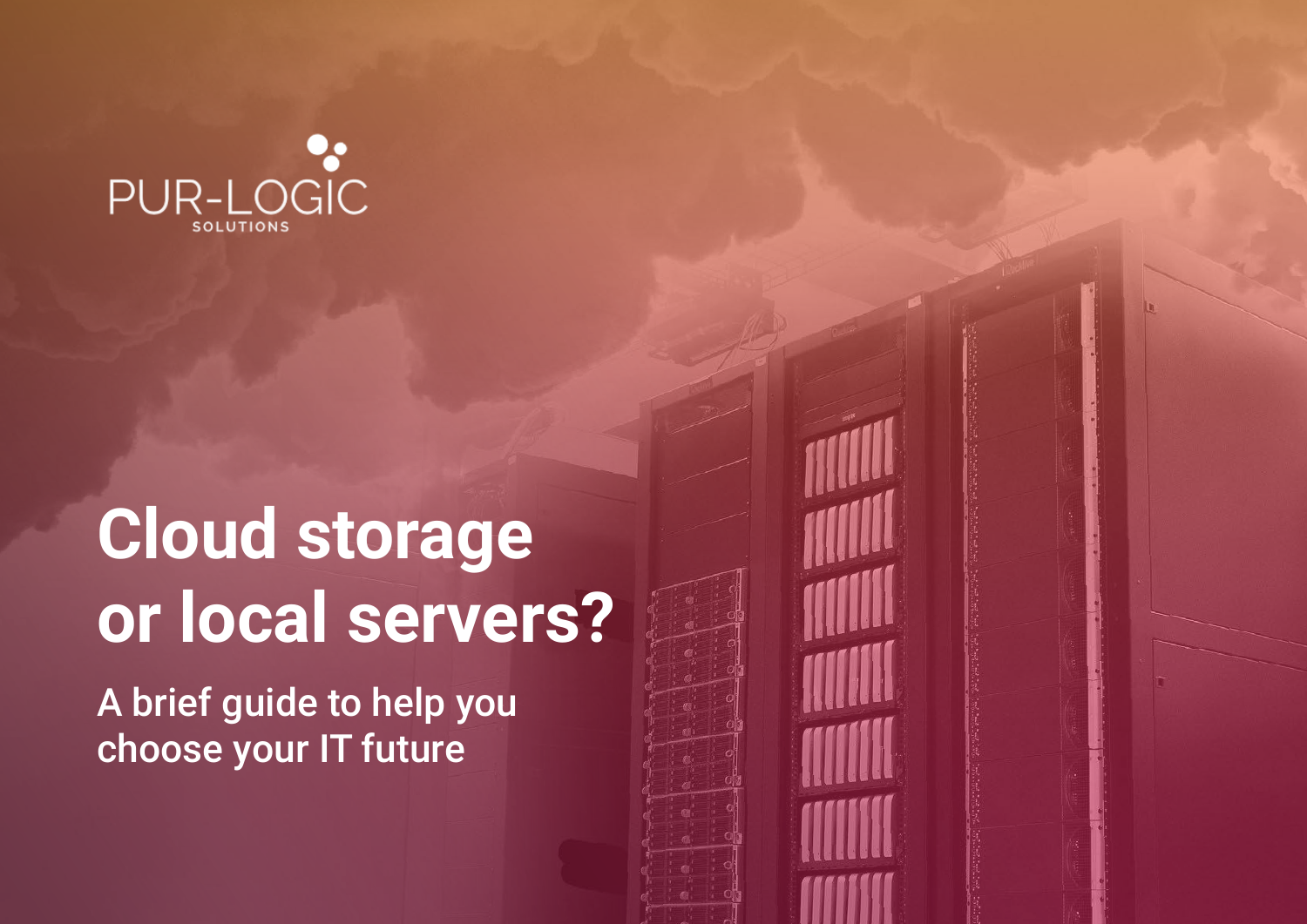## **Modern businesses must make a simple choice on infrastructure: in-house server or data storage in the cloud?**

But things are more complex than they appear. That's why upgrading your business's IT backbone requires a deeper dive.

Instead of upgrading or replacing existing infrastructure with new models, savvy businesses are investigating alternatives ways to reduce overheads, improve productivity and streamline communication. But making the wrong choice can prove costly.

To help businesses make the right decision, we reveal the pros and cons of cloud and in-house servers, as well as how to choose between them. We also discuss the 'alternative' way of adopting a hybrid approach.

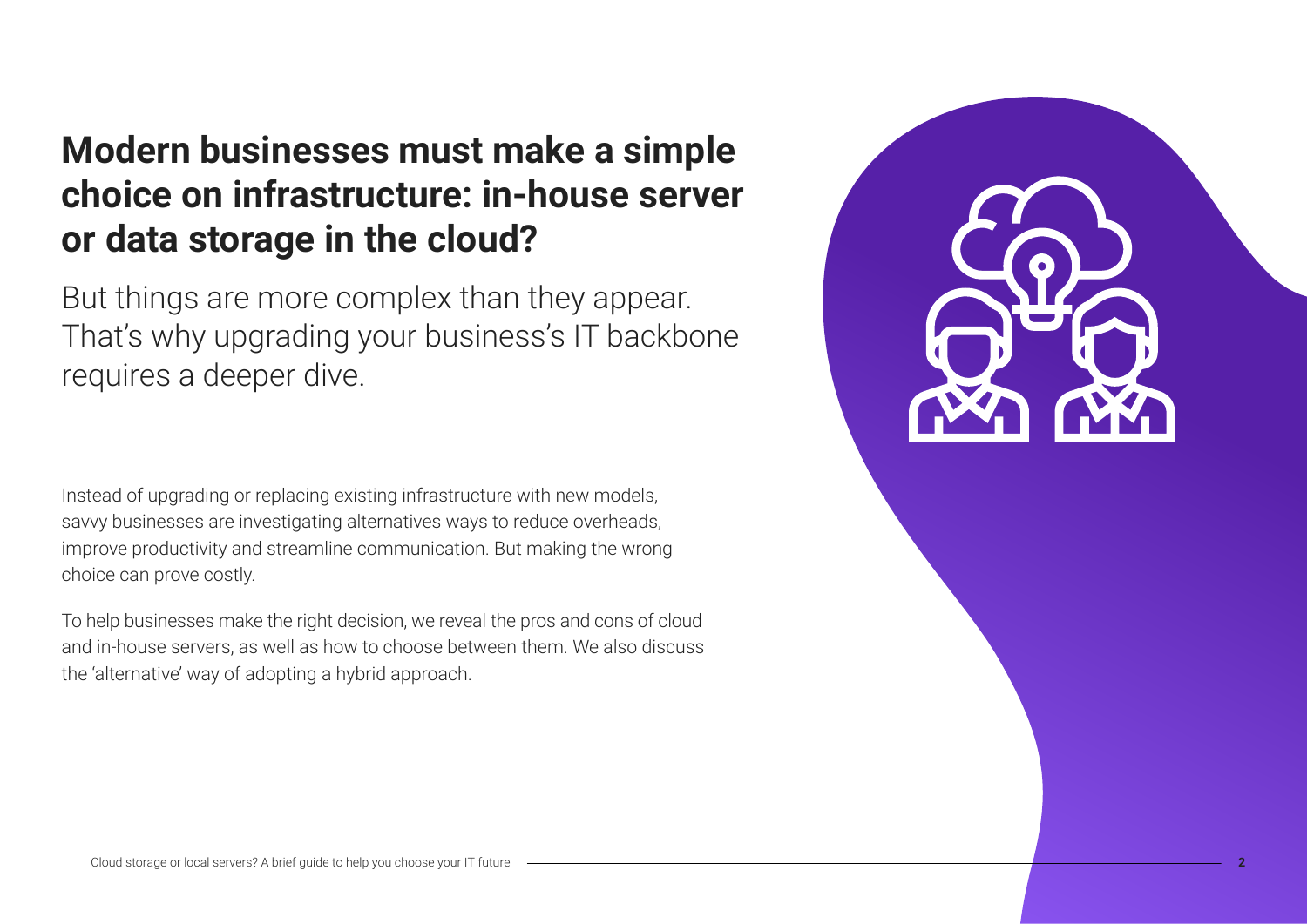## **3 options explained**

When it comes to servers, your business has three options:



For small businesses, running your own servers is highly convenient, particularly if you are set up in a single location. If your internet connection crashes, you'll still have fast and secure access to your data.



### **The cloud:**

Cloud users get remote access to server farms (maintained by the provider) that can provide storage, compute, hosting and other services. No matter where they are in the world, users can communicate and collaborate.



### **Hybrid approach:**

Get the best of both worlds with a combination of dedicated onsite servers and remote cloud services. This is a favorite among organizations with strict data-storage and data-sovereignty regulations, especially when storing confidential data that must remain within a particular country or jurisdiction.

Whether it's down to personal preference or company policy, each option is worth investigating.

You might prefer to use the cloud for research, document storage and data analytics, while keeping in-house servers for any sensitive data.

You might also find that hosting all your data on in-house servers and then backing it up on a cloud server (or vice versa) is the ideal solution.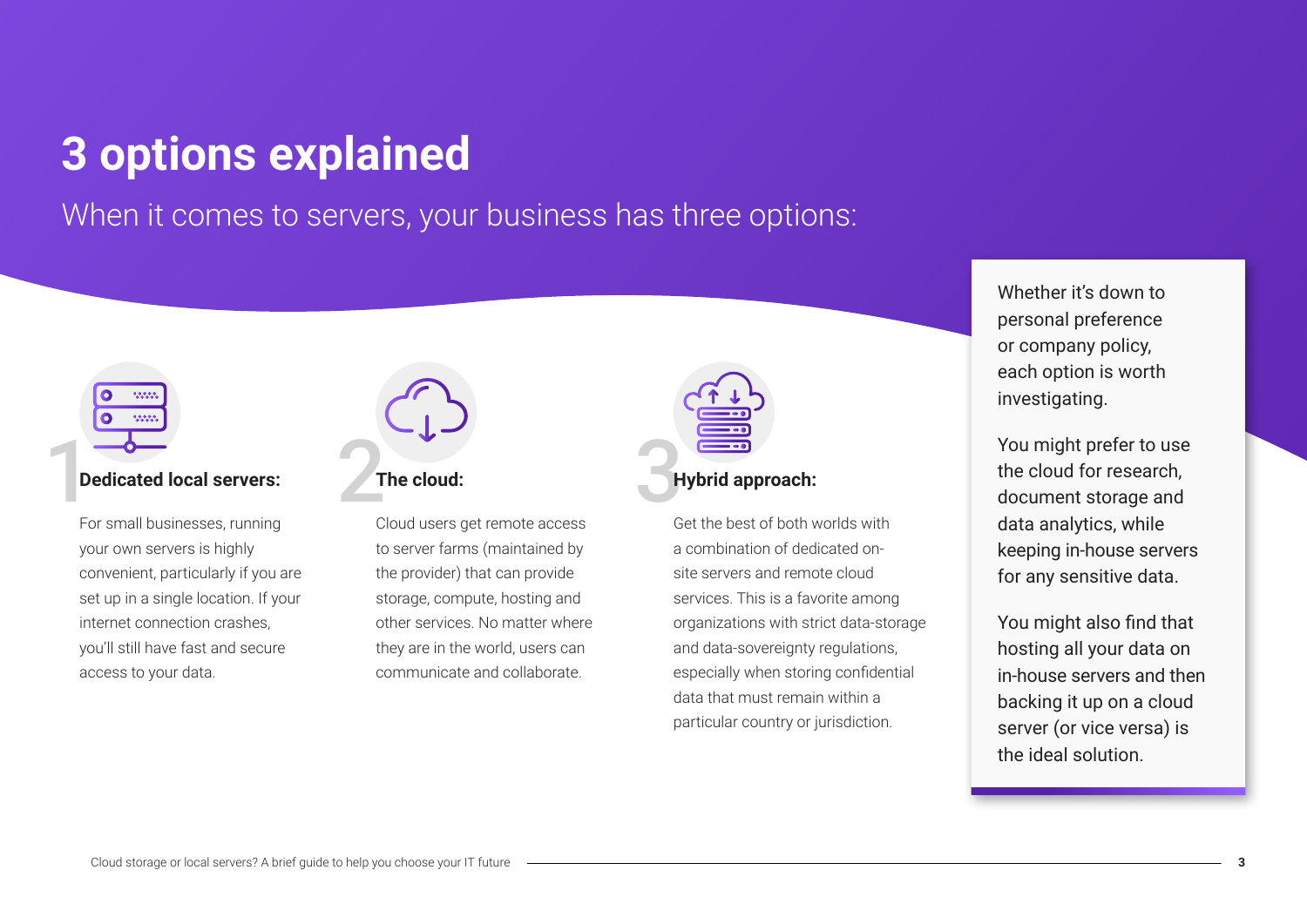## **#1 Dedicated local servers**

For businesses that want complete control over their data, as well as local, internet-free access to a 'private cloud' by local area network (LAN), dedicated servers should be top priority. Their biggest advantage is unhindered visibility and accessibility to business data, and you can access it with no latency.

### **Best if you want to:**

Get full control with a local area network

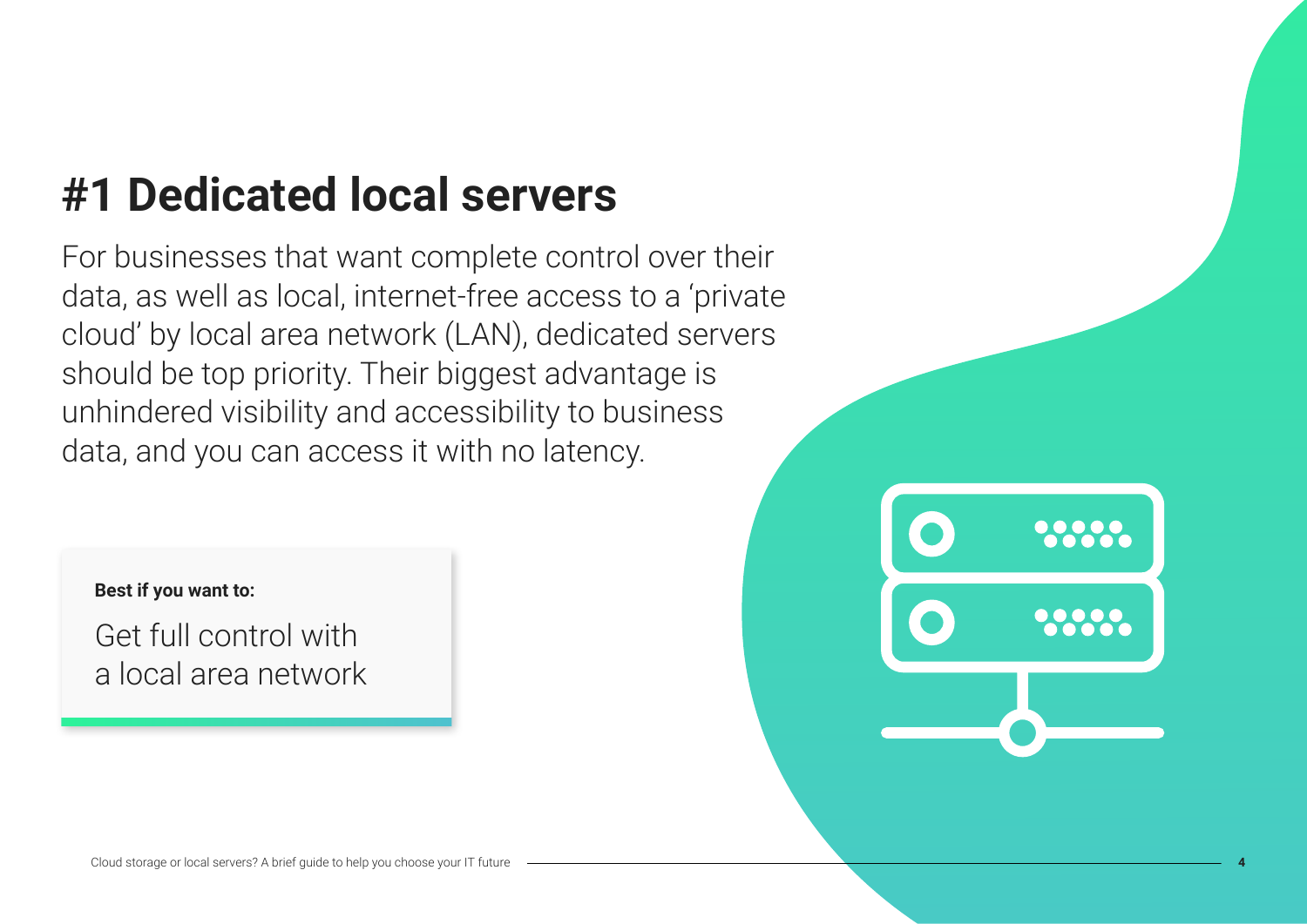- **Control:** Full local control over data and security policies.
- **Offline access:** No internet connection is needed to access your local servers by LAN.
- **Uninterrupted digital access:** Where slow internet will not affect access speeds.

### **Dedicated servers offer: There are some drawbacks though:**

- **Data loss:** To prevent data loss due to fire, flood, power surges and outages, and theft or criminal damage, strong backup and disaster recovery policies are a must.
- **CAPEX:** Capital expenses can be high, as you may need to over-invest in servers to provide capacity only needed at peak times.
- **OPEX:** Operational expenses can also be high, as server rooms require power, cooling and expert staff to operate and maintain the hardware and software.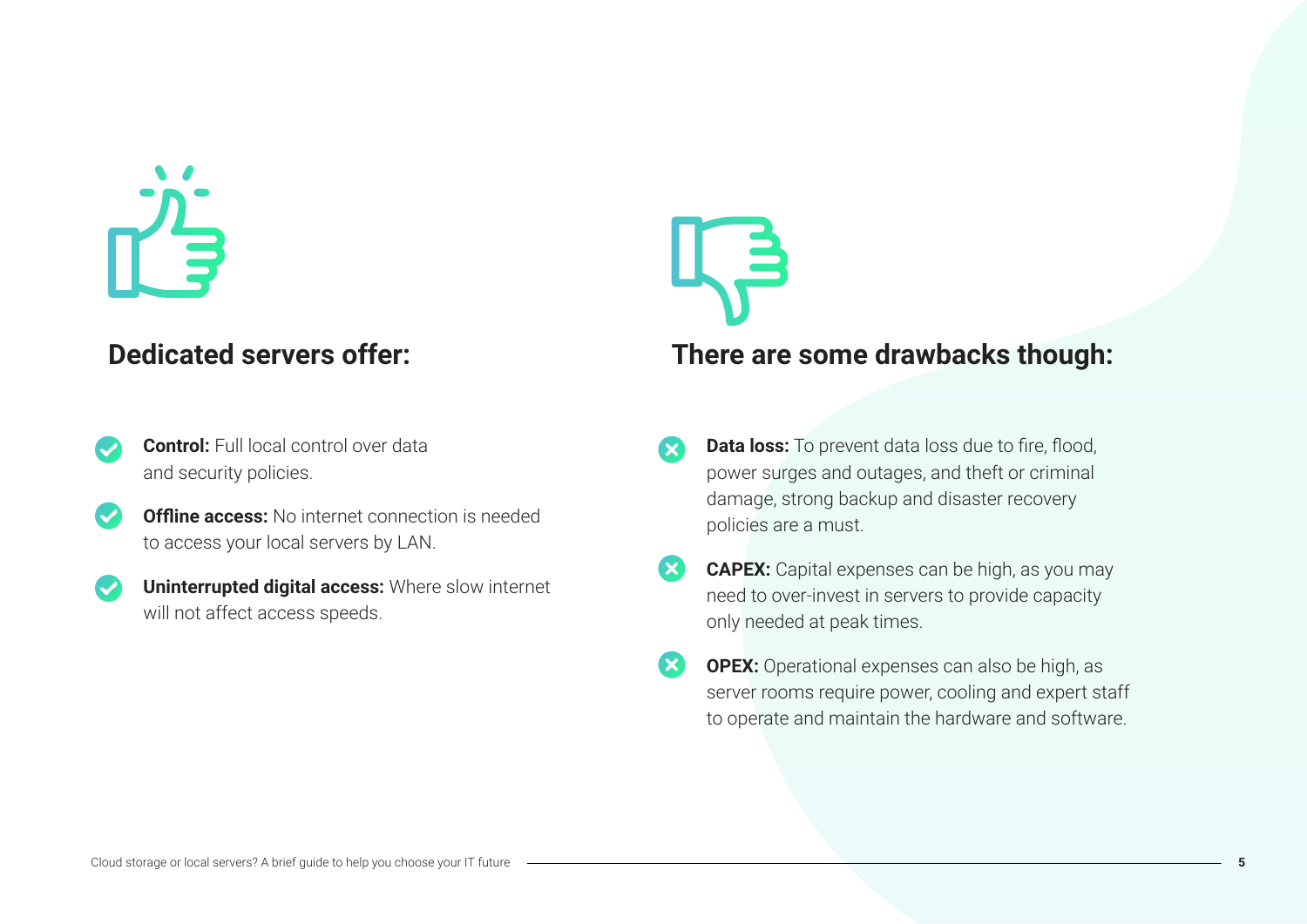## **#2 The cloud**

Public cloud servers provide real-time access to your information on any device, in almost any country, proving a revelation for businesses that rely heavily on collaboration across geographical locations.

Forget about physical storage space and electricity bills – the company hosting your information on its servers handles everything.



### **Best if you want to:**

Access your data at any time, on any device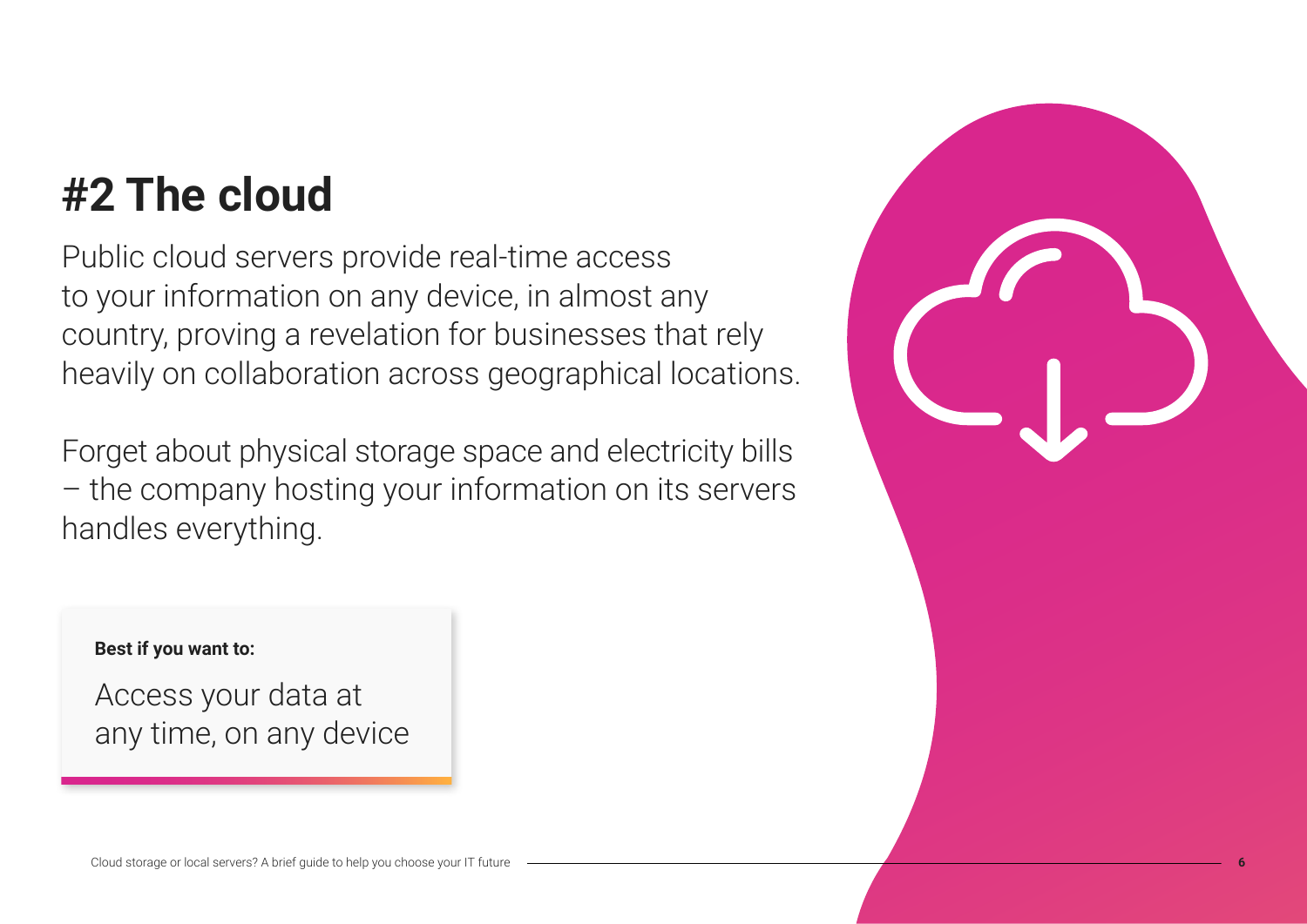- **Scalability:** Easily scale apps and services up or down on the fly to meet spikes in demand and manage troughs.
- **Global access:** Access your data in real-time anywhere, anytime.
- **Low maintenance:** Don't worry about office space, maintenance, cooling systems or even – depending on the service – backup and disaster recovery preparation.

### **Dedicated servers offer: There are some drawbacks though:**

- **No offline access:** The cloud doesn't offer LAN or direct offline access.
- **Connection sensitivity:** Depending on the speed of the user's internet connection, there may be connectivity problems that can interfere with data access.
- **Cost sensitivity:** While allowing for considerable savings, the costs of the cloud can quickly add up if you're purchasing additional services or scaling in real-time to meet demand.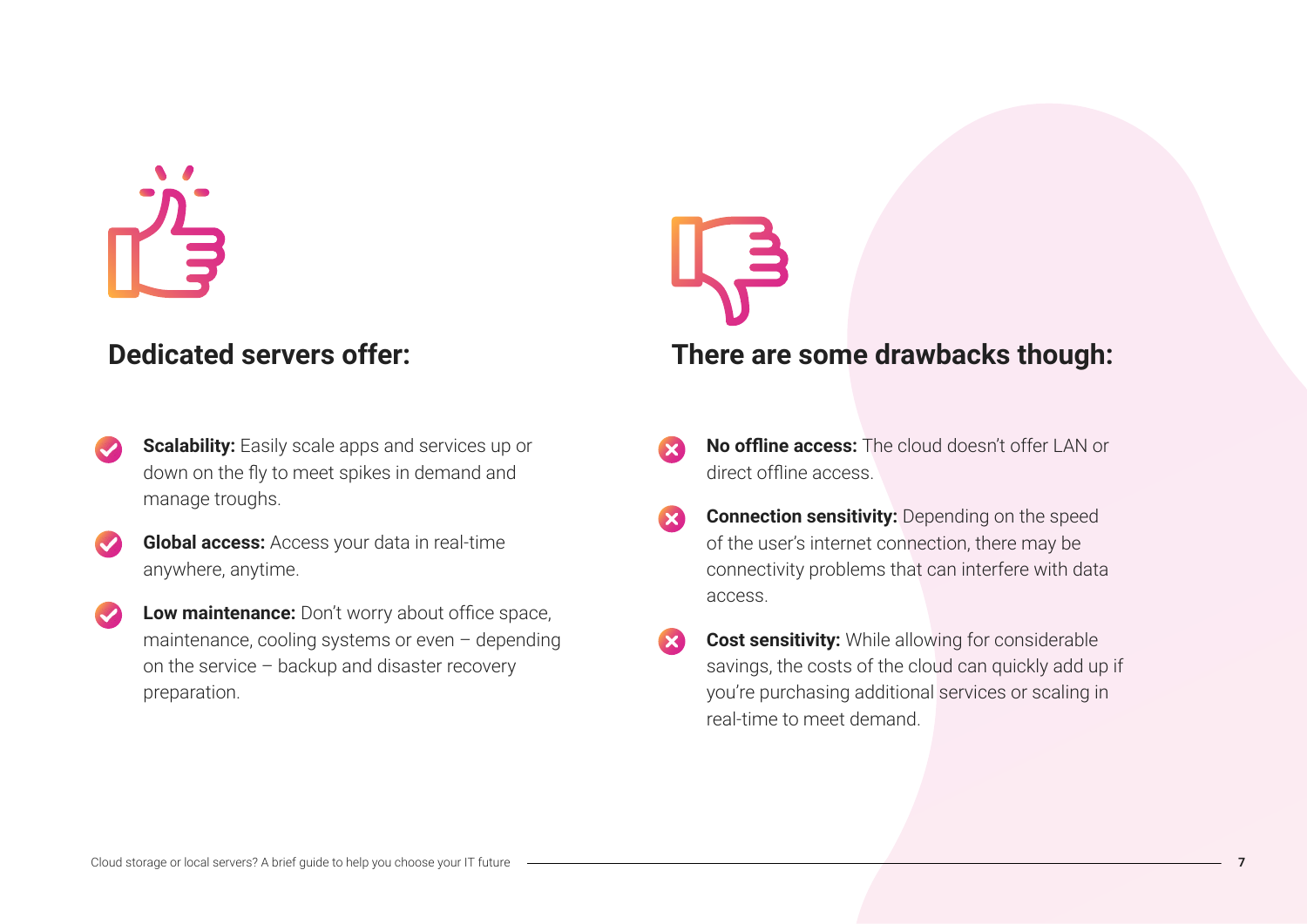## **#3 Hybrid approach**

If you want the best of both worlds, the hybrid cloud allows organizations to choose elements from both the public and private cloud. That means you can host your e-commerce platform on a private cloud but keep all your marketing collateral (non-sensitive material) on the public cloud.

**Best if you want to:**

Get the best of both worlds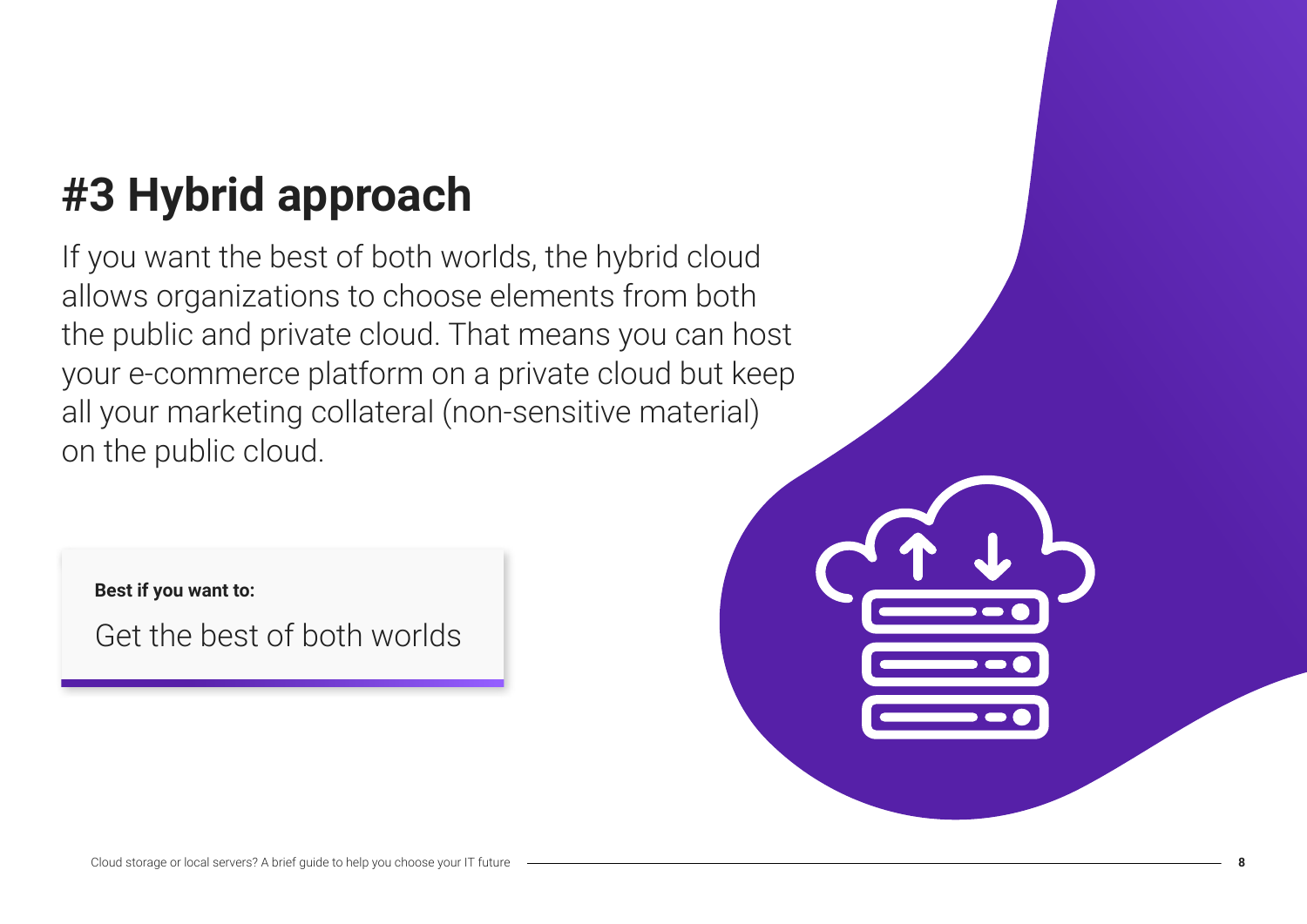- **Flexibility:** Mix and match your services to gain maximum flexibility when deciding where to host your data and apps.
- **Fast innovation:** New products can be quickly prototyped and developed in-house, then spun up on public cloud servers for testing.
- **Risk management:** A hybrid environment allows businesses to test workloads and business processes on-site before offloading them to a public cloud provider.

### **Hybrid cloud offers: There are some drawbacks though:**

- **Strict security:** Security policies must be strictly enforced both locally and on the public cloud, requiring strong systems and constant vigilance.
- **Network complexity:** Seamless data transfers between local and remote server farms are a must, and providing access to mobile users can make network operations more complex.
- **Higher costs:** As it's paid for on demand or by subscription, a hybrid approach is potentially more expensive than a public cloud service.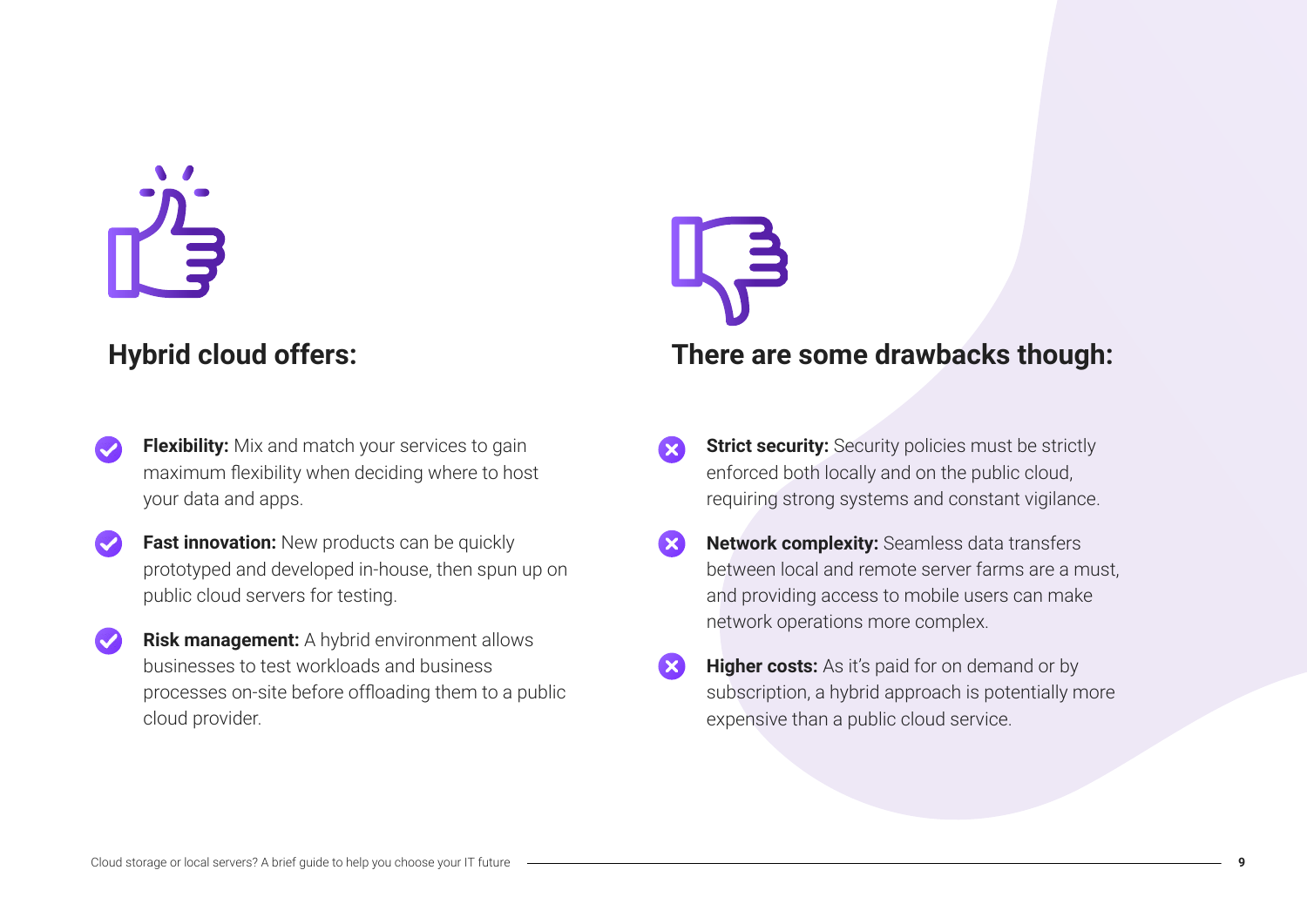## **Deciding what's best**

Whatever decision you end up making, it is crucial that you do your due diligence beforehand and discuss every option with your company's key stakeholders. This should include not just the IT and finance departments, but also sales, marketing and HR.

### **Ask these five questions:**

- 1. How much storage and compute do I need?
- 2. Are my data needs consistent or volatile?
- 3. Do I have the physical space to install local servers?
- 4. Can I make the capital investment needed in local servers?
- 5. Is my operational budget flexible enough to cover the varying costs of a cloud subscription?

Finally, you need to evaluate all the other potential costs and benefits, such as licence fees, warranties, server and application administration and support, broadband fees, backup and recovery costs, and power and cooling expenses.